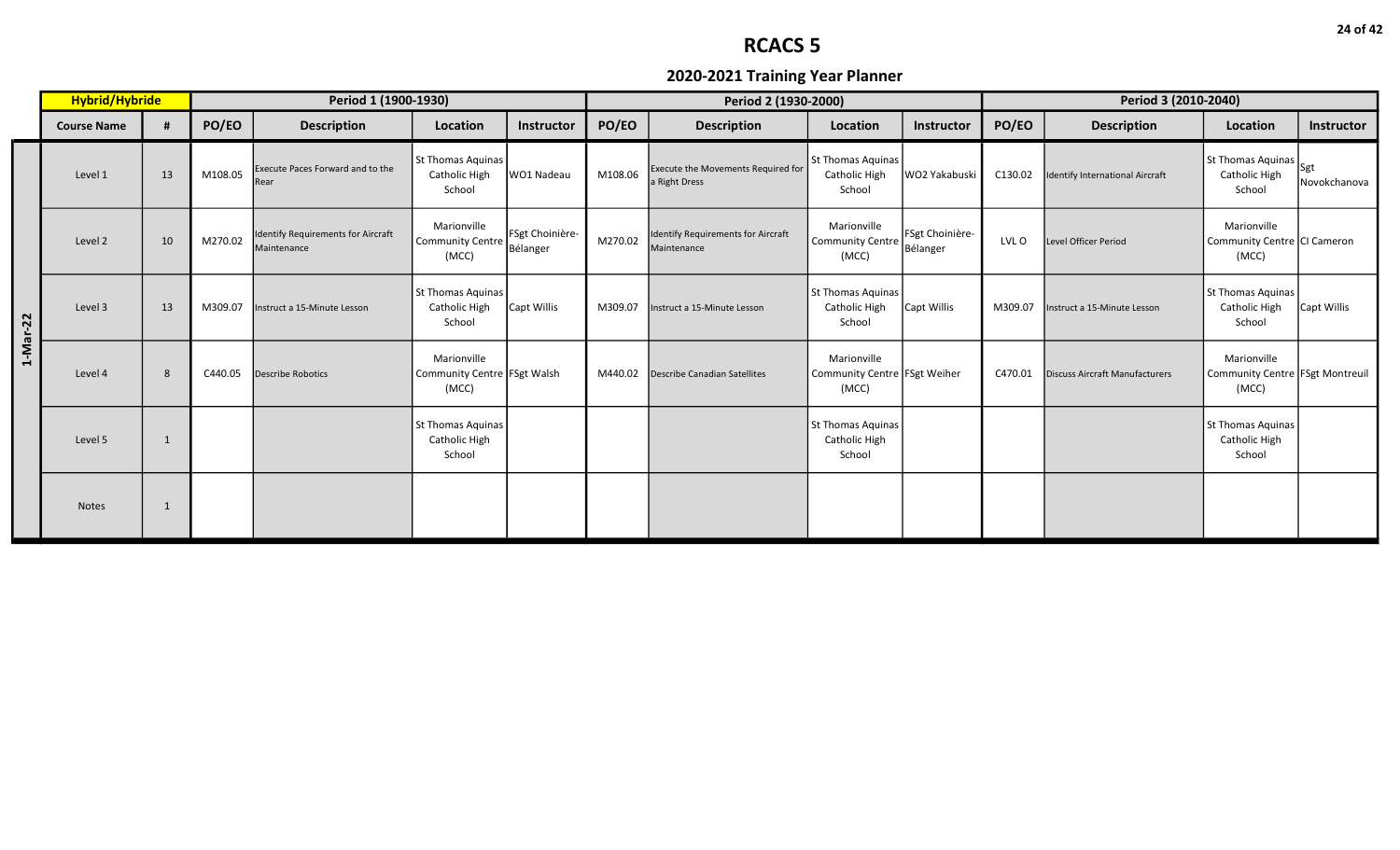|          | Hybrid/Hybride     |    |                  | Period 1 (1900-1930)                                                                           |                                                         |                   |                  | Period 2 (1930-2000)                                                                           |                                                         |                    | Period 3 (2010-2040) |                                                                |                                                         |                      |
|----------|--------------------|----|------------------|------------------------------------------------------------------------------------------------|---------------------------------------------------------|-------------------|------------------|------------------------------------------------------------------------------------------------|---------------------------------------------------------|--------------------|----------------------|----------------------------------------------------------------|---------------------------------------------------------|----------------------|
|          | <b>Course Name</b> |    | PO/EO            | <b>Description</b>                                                                             | Location                                                | Instructor        | PO/EO            | <b>Description</b>                                                                             | Location                                                | Instructor         | PO/EO                | <b>Description</b>                                             | Location                                                | <b>Instructor</b>    |
|          | Level 1            | 13 | <b>CTC Brief</b> | <b>Summer Training Briefings</b>                                                               | St Thomas Aquinas<br>Catholic High<br>School            | Capt Pascal       | <b>CTC Brief</b> | <b>Summer Training Briefings</b>                                                               | St Thomas Aquinas<br>Catholic High<br>School            | Capt Pascal        | M108.07              | Execute an Open Order and Close<br><b>Order March</b>          | St Thomas Aquinas<br>Catholic High<br>School            | <b>FSgt Pershick</b> |
|          | Level 2            | 10 | M270.03          | Discuss Education and Employment<br>Opportunities in Aircraft<br>Manufacturing and Maintenance | Marionville<br>Community Centre FSgt Montreuil<br>(MCC) |                   | M270.03          | Discuss Education and Employment<br>Opportunities in Aircraft<br>Manufacturing and Maintenance | Marionville<br>Community Centre FSgt Montreuil<br>(MCC) |                    | M240.01              | <b>Explore Current Advancements in</b><br>Aerospace Technology | Marionville<br>Community Centre   FSgt Prévost<br>(MCC) |                      |
| 8-Mar-22 | Level 3            | 13 | <b>CTC Brief</b> | <b>Summer Training Briefings</b>                                                               | St Thomas Aquinas<br>Catholic High<br>School            | Capt Pascal       |                  | <b>CTC Brief</b> Summer Training Briefings                                                     | St Thomas Aquinas<br>Catholic High<br>School            | <b>Capt Pascal</b> | Lvl O                | <b>Level Officer Period</b>                                    | <b>St Thomas Aquinas</b><br>Catholic High<br>School     | Level Officer        |
|          | Level 4            | 8  | M408.04          | Inspect a Cadet on Parade                                                                      | Marionville<br><b>Community Centre</b><br>(MCC)         | lwo2<br>MacDonald | M403.04          | Provide Feedback to Team Members   Community Centre   FSgt Walsh                               | Marionville<br>(MCC)                                    |                    | M403.04              | Provide Feedback to Team Members                               | Marionville<br>Community Centre FSgt Walsh<br>(MCC)     |                      |
|          | Level 5            |    | <b>CTC Brief</b> | <b>Summer Training Briefings</b>                                                               | St Thomas Aquinas<br>Catholic High<br>School            | Capt Pascal       | <b>CTC Brief</b> | Summer Training Briefings                                                                      | St Thomas Aquinas<br>Catholic High<br>School            | Capt Pascal        |                      |                                                                | <b>St Thomas Aquinas</b><br>Catholic High<br>School     |                      |
|          | <b>Notes</b>       | 1  |                  |                                                                                                |                                                         |                   |                  |                                                                                                |                                                         |                    |                      |                                                                |                                                         |                      |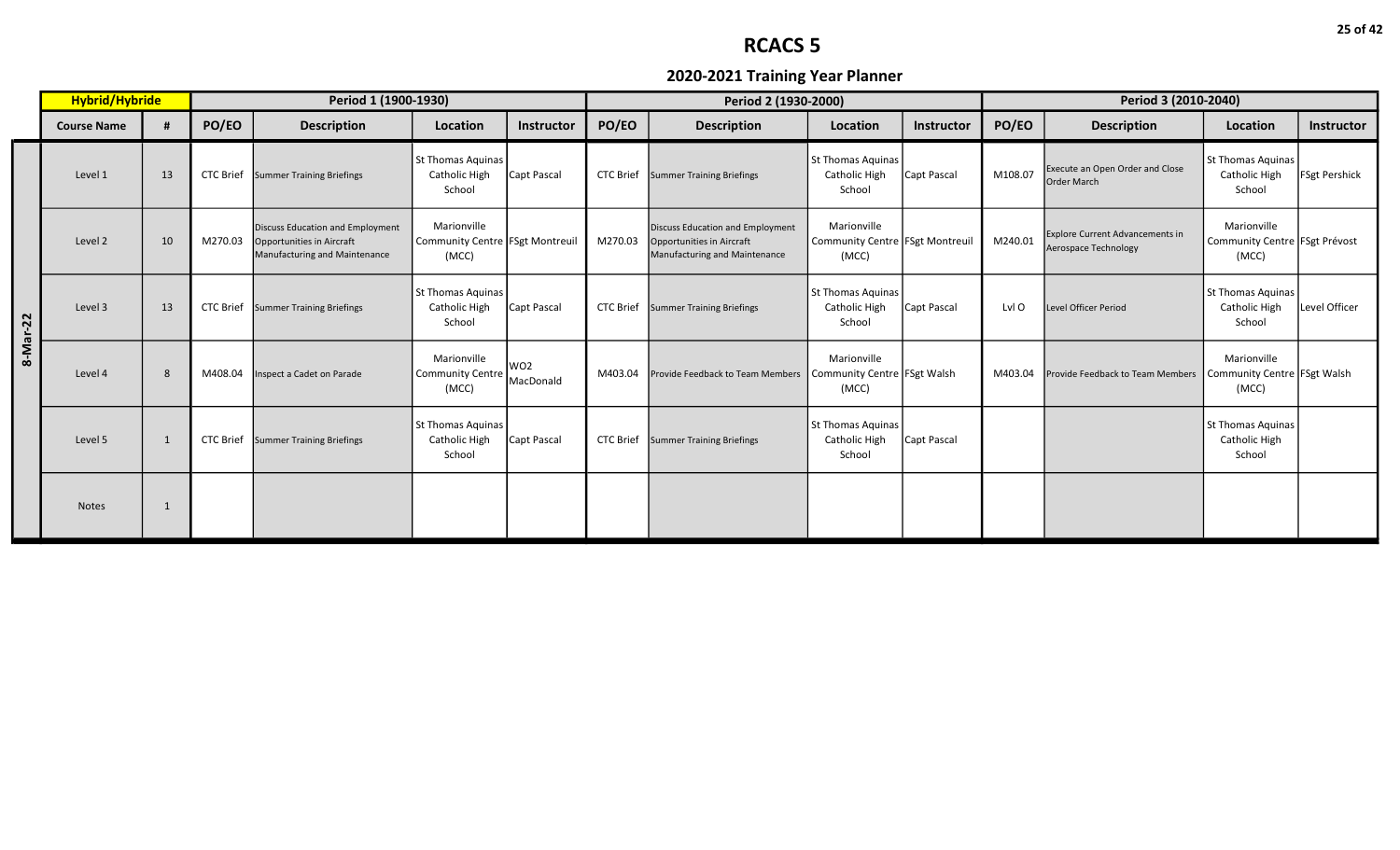|           |                    | Hybrid/Hybride<br>Period 1 (1900-1930) |              |                    |          |            |       | Period 2 (1930-2000) |          |            | Period 3 (2010-2040) |                    |          |            |
|-----------|--------------------|----------------------------------------|--------------|--------------------|----------|------------|-------|----------------------|----------|------------|----------------------|--------------------|----------|------------|
|           | <b>Course Name</b> | #                                      | PO/EO        | <b>Description</b> | Location | Instructor | PO/EO | <b>Description</b>   | Location | Instructor | PO/EO                | <b>Description</b> | Location | Instructor |
|           | Level 1            | 13                                     | MARCH        | March Break        |          |            | MARCH | March Break          |          |            | <b>MARCH</b>         | March Break        |          |            |
|           | Level 2            | 10                                     | MARCH        | March Break        |          |            | MARCH | March Break          |          |            | <b>MARCH</b>         | March Break        |          |            |
| 15-Mar-22 | Level 3            | 13                                     | MARCH        | <b>March Break</b> |          |            | MARCH | March Break          |          |            | <b>MARCH</b>         | March Break        |          |            |
|           | Level 4            | 8                                      | MARCH        | March Break        |          |            | MARCH | March Break          |          |            | <b>MARCH</b>         | March Break        |          |            |
|           | Level 5            | $\mathbf{1}$                           | <b>MARCH</b> | March Break        |          |            | MARCH | March Break          |          |            | <b>MARCH</b>         | March Break        |          |            |
|           | Notes              | 1                                      |              |                    |          |            |       |                      |          |            |                      |                    |          |            |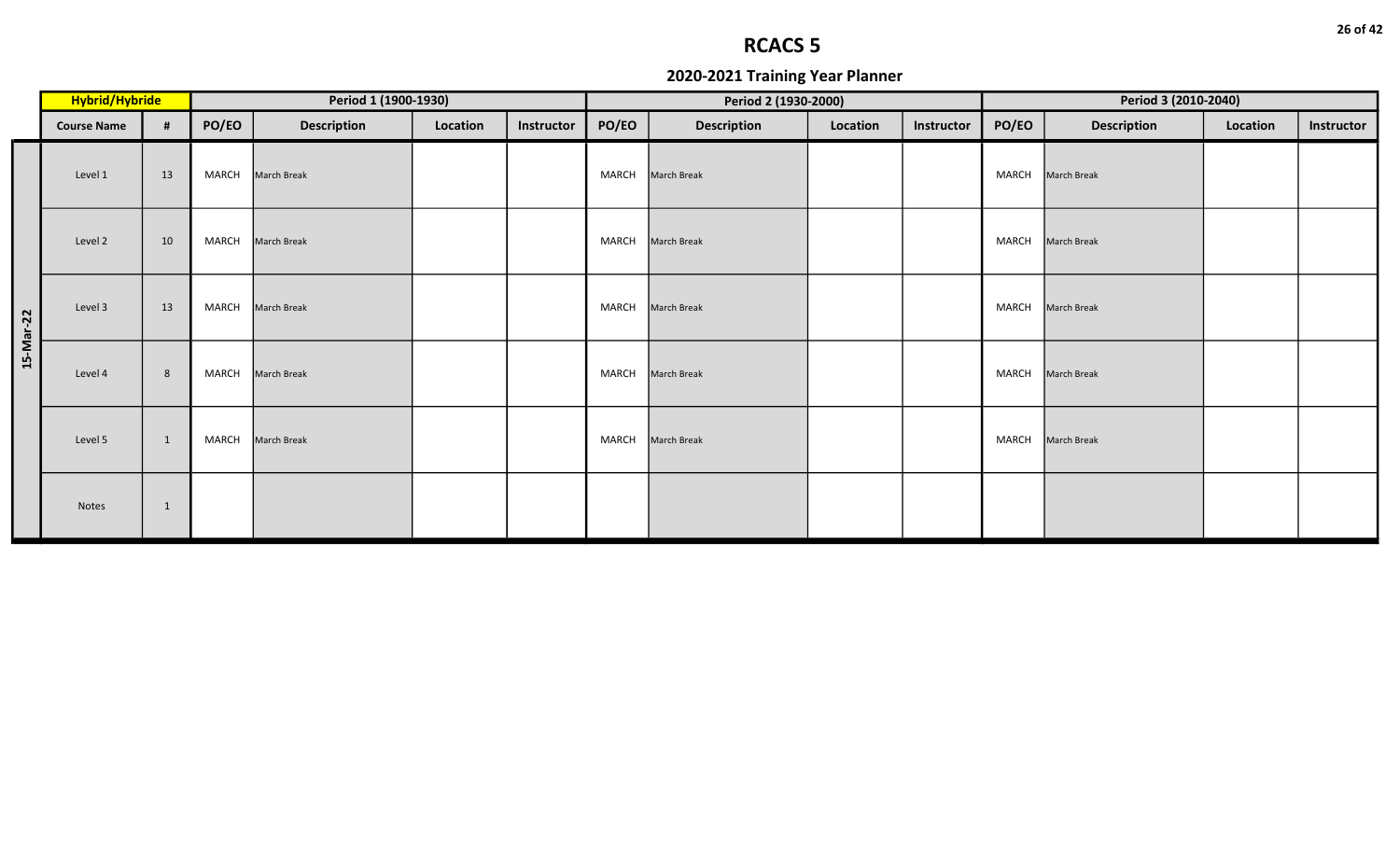|           | Hybrid/Hybride     |              |                  | Period 1 (1900-1930)             |                                                     |             |                  | Period 2 (1930-2000)               |                                                     |                              | Period 3 (2010-2040) |                                                                               |                                                     |                               |
|-----------|--------------------|--------------|------------------|----------------------------------|-----------------------------------------------------|-------------|------------------|------------------------------------|-----------------------------------------------------|------------------------------|----------------------|-------------------------------------------------------------------------------|-----------------------------------------------------|-------------------------------|
|           | <b>Course Name</b> |              | PO/EO            | <b>Description</b>               | Location                                            | Instructor  | PO/EO            | <b>Description</b>                 | Location                                            | Instructor                   | PO/EO                | <b>Description</b>                                                            | Location                                            | <b>Instructor</b>             |
|           | Level 1            | 13           | M130.03          | Construct a Model Airplane       | St Thomas Aquinas<br>Catholic High<br>School        | WO2 Lemay   | M130.03          | Construct a Model Airplane         | St Thomas Aquinas<br>Catholic High<br>School        | WO2 Lemay                    | M108.08              | March and Halt in Quick Time                                                  | <b>St Thomas Aquinas</b><br>Catholic High<br>School | WO2 Yakabuski                 |
|           | Level 2            | 10           | <b>CTC Brief</b> | <b>Summer Training Briefings</b> | Russell Arena<br>Community Hall                     | Capt Pascal | <b>CTC Brief</b> | <b>Summer Training Briefings</b>   | Russell Arena<br>Community Hall                     | Capt Pascal                  | C230.03              | Discuss Significant Canadian Historical<br><b>Events Relative to Aviation</b> | Russell Arena<br><b>Community Hall</b>              | <b>FSgt Montreuil</b>         |
| 22-Mar-22 | Level 3            | 13           | M308.02          | Deliver Words of Command         | <b>St Thomas Aquinas</b><br>Catholic High<br>School | WO1 Nadeau  | M331.01          | <b>Describe Aircraft Stability</b> | St Thomas Aquinas<br><b>Catholic High</b><br>School | WO <sub>2</sub><br>MacDonald | M331.01              | Describe Aircraft Stability                                                   | St Thomas Aquinas<br>Catholic High<br>School        | lwo <sub>2</sub><br>MacDonald |
|           | Level 4            | 8            | <b>CTC Brief</b> | <b>Summer Training Briefings</b> | Russell Arena<br><b>Community Hall</b>              | Capt Pascal | <b>CTC Brief</b> | Summer Training Briefings          | Russell Arena<br><b>Community Hall</b>              | Capt Pascal                  | <b>408 PREP</b>      | Prep Period for 408 PC                                                        | Russell Arena<br><b>Community Hall</b>              | CI Deblois & CI<br>Caswell    |
|           | Level 5            | -1           | M507.01          | Develop a Personalized Schedule  | <b>St Thomas Aquinas</b><br>Catholic High<br>School | Capt Willis | M507.01          | Develop a Personalized Schedule    | St Thomas Aquinas<br>Catholic High<br>School        | Capt Willis                  | M507.01              | Develop a Personalized Schedule                                               | <b>St Thomas Aquinas</b><br>Catholic High<br>School | Capt Willis                   |
|           | <b>Notes</b>       | $\mathbf{1}$ |                  |                                  |                                                     |             |                  |                                    |                                                     |                              |                      |                                                                               |                                                     |                               |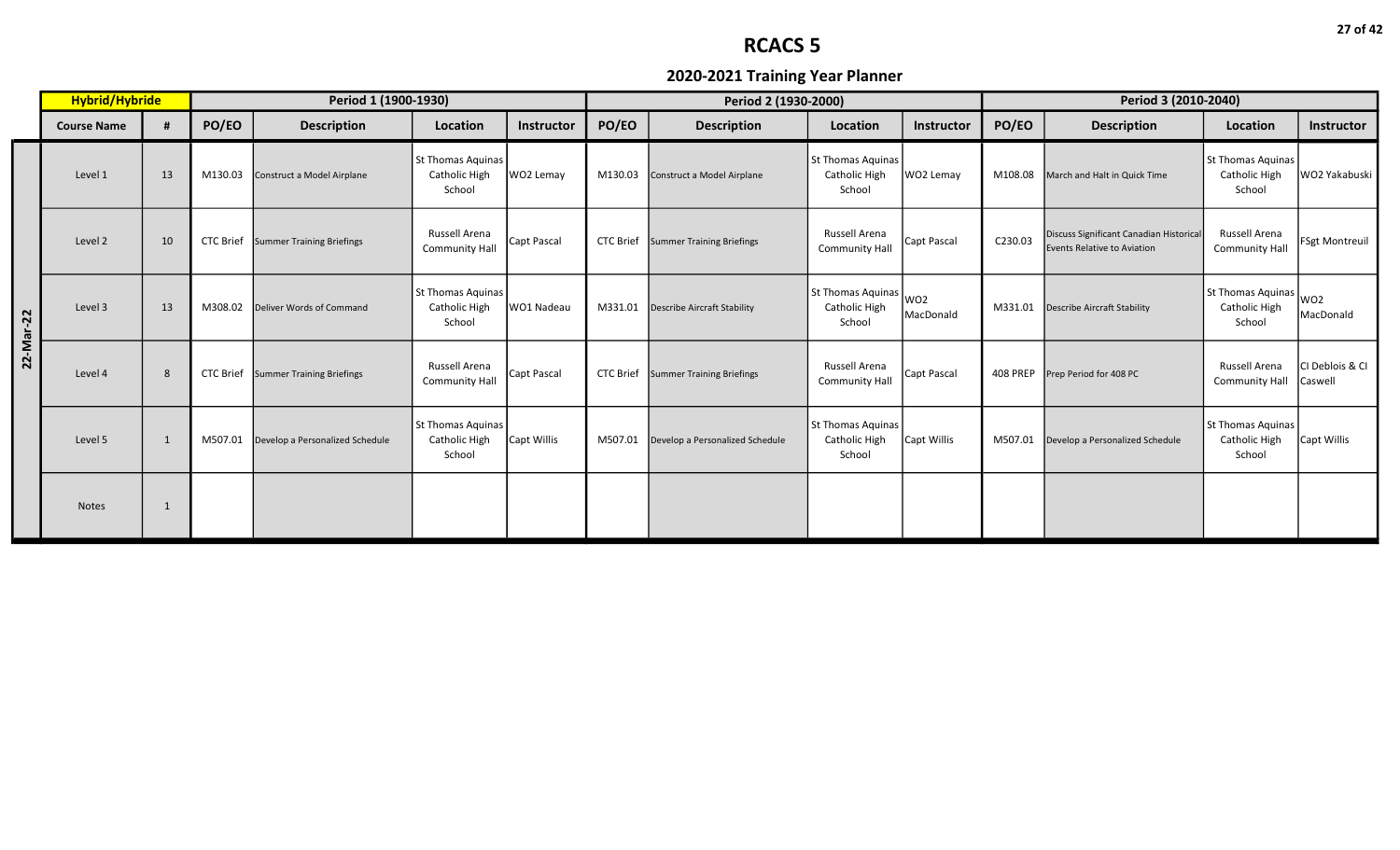|           | Hybrid/Hybride     |                |         | Period 1 (1900-1930)                                                                                  |                                                    |               |         | Period 2 (1930-2000)                                                                           |                                    |                               |         | Period 3 (2010-2040)                                   |                                        |                      |
|-----------|--------------------|----------------|---------|-------------------------------------------------------------------------------------------------------|----------------------------------------------------|---------------|---------|------------------------------------------------------------------------------------------------|------------------------------------|-------------------------------|---------|--------------------------------------------------------|----------------------------------------|----------------------|
|           | <b>Course Name</b> |                | PO/EO   | <b>Description</b>                                                                                    | Location                                           | Instructor    | PO/EO   | <b>Description</b>                                                                             | Location                           | Instructor                    | PO/EO   | <b>Description</b>                                     | Location                               | Instructor           |
|           | Level 1            | 13             | M108.09 | Execute Marking Time, Forward, and Level 1 Classroom<br><b>Halting in Quick Time</b>                  | <b>ESCE</b>                                        | WO2 Young     | M108.10 | Execute a Salute on the March                                                                  | Level 1 Classroom<br><b>ESCE</b>   | FSgt Prévost                  | M106.02 | Carry out Safety Precautions on the<br>Cadet Air Rifle | Level 1 Classroom -<br><b>ESCE</b>     | Lt Rozon             |
|           | Level 2            | 10             | M270.03 | <b>Discuss Education and Employment</b><br>Opportunities in Aircraft<br>Manufacturing and Maintenance | Level 2 Classroom - FSgt Choinière-<br><b>ESCE</b> | Bélanger      | M270.03 | Discuss Education and Employment<br>Opportunities in Aircraft<br>Manufacturing and Maintenance | Level 2 Classroom -<br><b>ESCE</b> | - FSgt Choinière-<br>Bélanger | C130.03 | Watch On Canadian Wings Video                          | Level 2 Classroom -<br><b>ESCE</b>     | FSgt Weiher          |
| 29-Mar-22 | Level 3            | 13             | M303.04 | Communicate as a Team Leader                                                                          | Level 3 Classroom<br><b>ESCE</b>                   | FSgt Pershick | M303.04 | Communicate as a Team Leader                                                                   | Level 3 Classroom<br><b>ESCE</b>   | <b>FSgt Pershick</b>          | M336.01 | Describe Properties of the<br>Atmosphere               | Level 3 Classroom - WO2<br><b>ESCE</b> | MacDonald            |
|           | Level 4            | 8              | 408 PC  | <b>Practical Evaluation</b>                                                                           | Level 4 Classroom - CI Deblois & CI<br><b>ESCE</b> | Caswell       | 408 PC  | <b>Practical Evaluation</b>                                                                    | Level 4 Classroom -<br><b>ESCE</b> | - CI Deblois & CI<br>Caswell  | C470.02 | <b>Discuss Aircraft Assembly</b>                       | Level 4 Classroom -<br><b>ESCE</b>     | <b>FSgt Pershick</b> |
|           | Level 5            | $\overline{1}$ | M503.02 | Prepare an Exercise                                                                                   | Level 5 Classroom<br><b>ESCE</b>                   | Capt Magill   | M503.02 | Prepare an Exercise                                                                            | Level 5 Classroom<br><b>ESCE</b>   | Capt Magill                   | M503.02 | Prepare an Exercise                                    | Level 5 Classroom .<br><b>ESCE</b>     | Capt Magill          |
|           | <b>Notes</b>       | $\mathbf{1}$   |         |                                                                                                       |                                                    |               |         |                                                                                                |                                    |                               |         |                                                        |                                        |                      |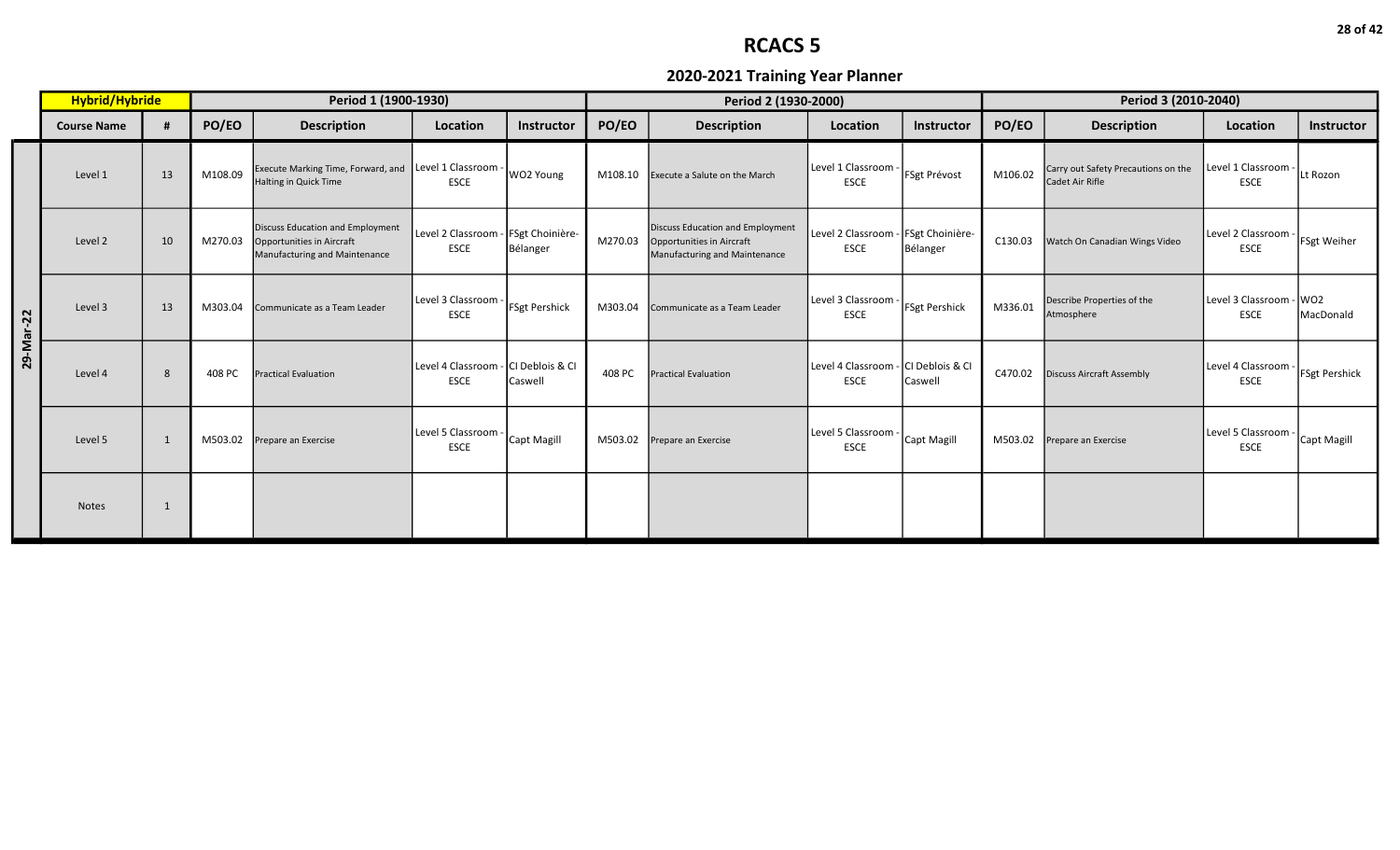|          | Hybrid/Hybride     |              |                 | Period 1 (1900-1930)                                    |                                  |                       |         | Period 2 (1930-2000)                                    |                                    |                       | Period 3 (2010-2040) |                                                    |                                    |                   |
|----------|--------------------|--------------|-----------------|---------------------------------------------------------|----------------------------------|-----------------------|---------|---------------------------------------------------------|------------------------------------|-----------------------|----------------------|----------------------------------------------------|------------------------------------|-------------------|
|          | <b>Course Name</b> |              | PO/EO           | <b>Description</b>                                      | Location                         | Instructor            | PO/EO   | <b>Description</b>                                      | Location                           | <b>Instructor</b>     | PO/EO                | <b>Description</b>                                 | Location                           | <b>Instructor</b> |
|          | Level 1            | 13           | M160.03         | Construct a Model Aerodrome                             | Level 1 Classroom<br><b>ESCE</b> | WO2 Lemay             | M160.03 | Construct a Model Aerodrome                             | Level 1 Classroom<br><b>ESCE</b>   | WO2 Lemay             | M106.04              | Follow Rules and Commands on an<br>Air Rifle Range | Level 1 Classroom -<br><b>ESCE</b> | Lt Rozon          |
|          | Level 2            | 10           | M231.03         | Describe the Types of Drag that Act<br>Upon an Aircraft | Level 2 Classroom<br><b>ESCE</b> | <b>FSgt Montreuil</b> | M231.03 | Describe the Types of Drag that Act<br>Upon an Aircraft | Level 2 Classroom -<br><b>ESCE</b> | <b>FSgt Montreuil</b> | <b>AVI PROJ</b>      | Aviation Project                                   | Level 2 Classroom -<br><b>ESCE</b> | CI Cameron        |
| 5-Apr-22 | Level 3            | 13           | M337.01         | Measure Distance Along a Route                          | Level 3 Classroom<br><b>ESCE</b> | FSgt Pershick         | M303.05 | <b>Supervise Cadets</b>                                 | Level 3 Classroom -<br><b>ESCE</b> | WO1 Nadeau            | M303.05              | Supervise Cadets                                   | Level 3 Classroom -<br><b>ESCE</b> | WO1 Nadeau        |
|          | Level 4            | 8            | <b>408 PREP</b> | Prep Period for 408 PC                                  | Level 4 Classroom<br><b>ESCE</b> | CI Deblois            | 408 PC  | <b>Practical Evaluation</b>                             | Parade Square -<br><b>ESCE</b>     | CI Deblois            | 408 PC               | <b>Practical Evaluation</b>                        | Parade Square -<br><b>ESCE</b>     | CI Deblois        |
|          | Level 5            | $\mathbf{1}$ | C503.01         | <b>Examine Meeting Procedures</b>                       | Level 5 Classroom<br><b>ESCE</b> | Capt Willis           | C503.01 | <b>Examine Meeting Procedures</b>                       | Level 5 Classroom<br><b>ESCE</b>   | Capt Willis           | C503.01              | <b>Examine Meeting Procedures</b>                  | Level 5 Classroom -<br><b>ESCE</b> | Capt Willis       |
|          | <b>Notes</b>       | 1            |                 |                                                         |                                  |                       |         |                                                         |                                    |                       |                      |                                                    |                                    |                   |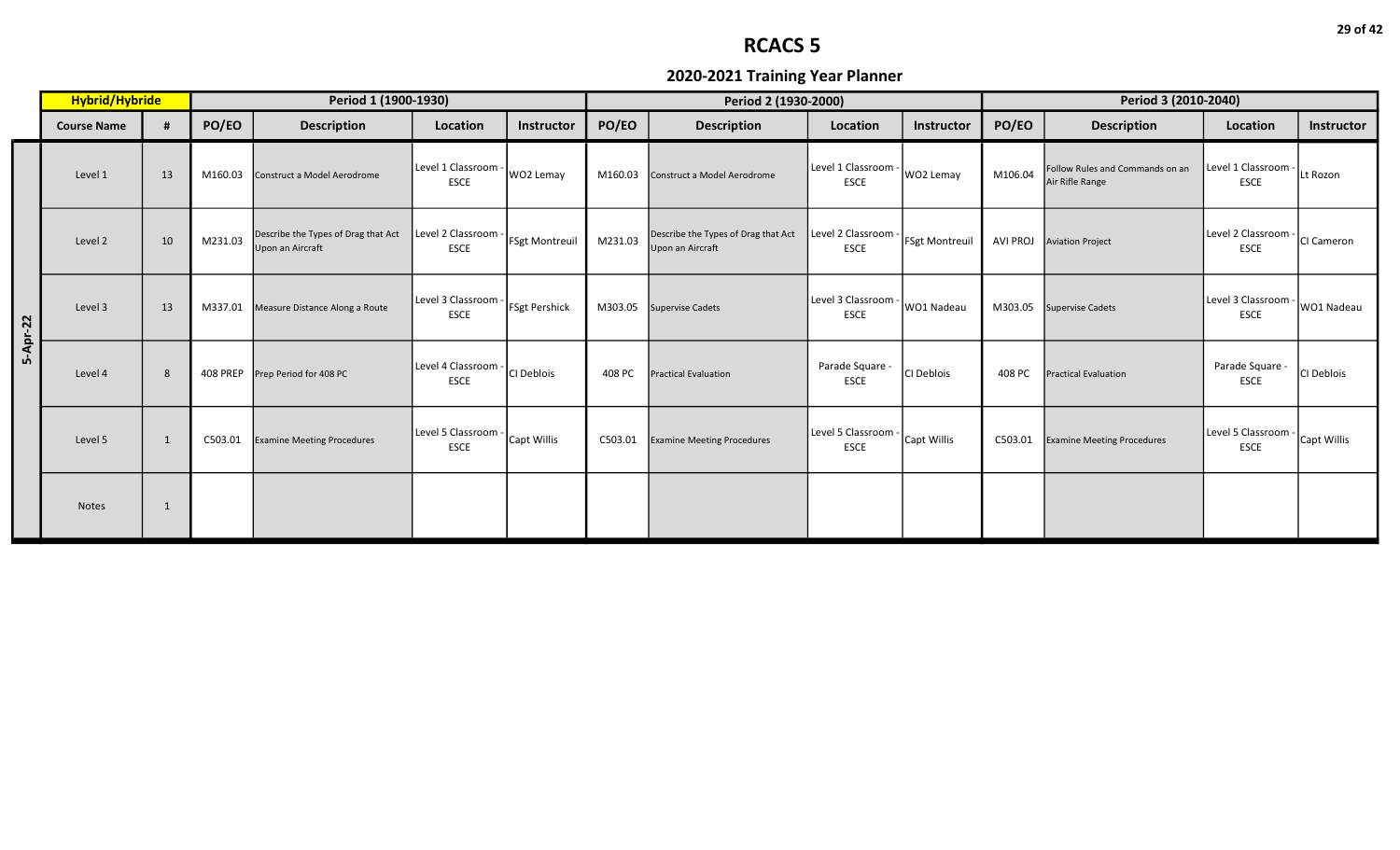|           | Hybrid/Hybride     |    |          | Period 1 (1900-1930)                                                   |                                  |               |          | Period 2 (1930-2000)                                                   |                                    |                      | Period 3 (2010-2040) |                                                                        |                                  |                      |
|-----------|--------------------|----|----------|------------------------------------------------------------------------|----------------------------------|---------------|----------|------------------------------------------------------------------------|------------------------------------|----------------------|----------------------|------------------------------------------------------------------------|----------------------------------|----------------------|
|           | <b>Course Name</b> | #  | PO/EO    | <b>Description</b>                                                     | Location                         | Instructor    | PO/EO    | <b>Description</b>                                                     | Location                           | Instructor           | PO/EO                | <b>Description</b>                                                     | Location                         | Instructor           |
|           | Level 1            | 13 | C107.01  | Maintain the Air Cadet Uniform                                         | Level 1 Classroom<br><b>ESCE</b> | FSgt Pershick | C107.01  | Maintain the Air Cadet Uniform                                         | Level 1 Classroom -<br><b>ESCE</b> | <b>FSgt Pershick</b> | M106.02              | Carry out Safety Precautions on the<br>Cadet Air Rifle                 | Level 1 Classroom<br><b>ESCE</b> | Lt Rozon             |
|           | Level 2            | 10 | AVI PROJ | <b>Aviation Project</b>                                                | Level 2 Classroom<br><b>ESCE</b> | CI Cameron    | AVI PROJ | <b>Aviation Project</b>                                                | Level 2 Classroom -<br><b>ESCE</b> | CI Cameron           | AVI PROJ             | <b>Aviation Project</b>                                                | Level 2 Classroom<br><b>ESCE</b> | CI Cameron           |
| 12-Apr-22 | Level 3            | 13 | M303.06  | <b>Solve Problems</b>                                                  | Level 3 Classroom<br><b>ESCE</b> | WO2 Yakabuski |          | M303.06 Solve Problems                                                 | Level 3 Classroom -<br><b>ESCE</b> | WO2 Yakabuski        | M336.02              | Explain the Formation of Clouds                                        | Level 3 Classroom<br><b>ESCE</b> | <b>FSgt Pershick</b> |
|           | Level 4            | 8  | C440.08  | Watch BLAST! (Balloon-Borne Large<br>Apenure Sub-Millimetre Telescope) | Level 4 Classroom<br><b>ESCE</b> | FSgt Weiher   | C440.08  | Watch BLAST! (Balloon-Borne Large<br>Apenure Sub-Millimetre Telescope) | Level 4 Classroom -<br><b>ESCE</b> | <b>FSgt Weiher</b>   | C440.08              | Watch BLAST! (Balloon-Borne Large<br>Apenure Sub-Millimetre Telescope) | Level 4 Classroom<br><b>ESCE</b> | <b>FSgt Weiher</b>   |
|           | Level 5            | 1  | M503.03  | Conduct an Exercise                                                    | Level 5 Classroom<br><b>ESCE</b> | Capt Magill   | M503.04  | Conclude an Exercise                                                   | Level 5 Classroom<br><b>ESCE</b>   | Capt Magill          |                      |                                                                        | Level 5 Classroom<br><b>ESCE</b> |                      |
|           | <b>Notes</b>       | -1 |          |                                                                        |                                  |               |          |                                                                        |                                    |                      |                      |                                                                        |                                  |                      |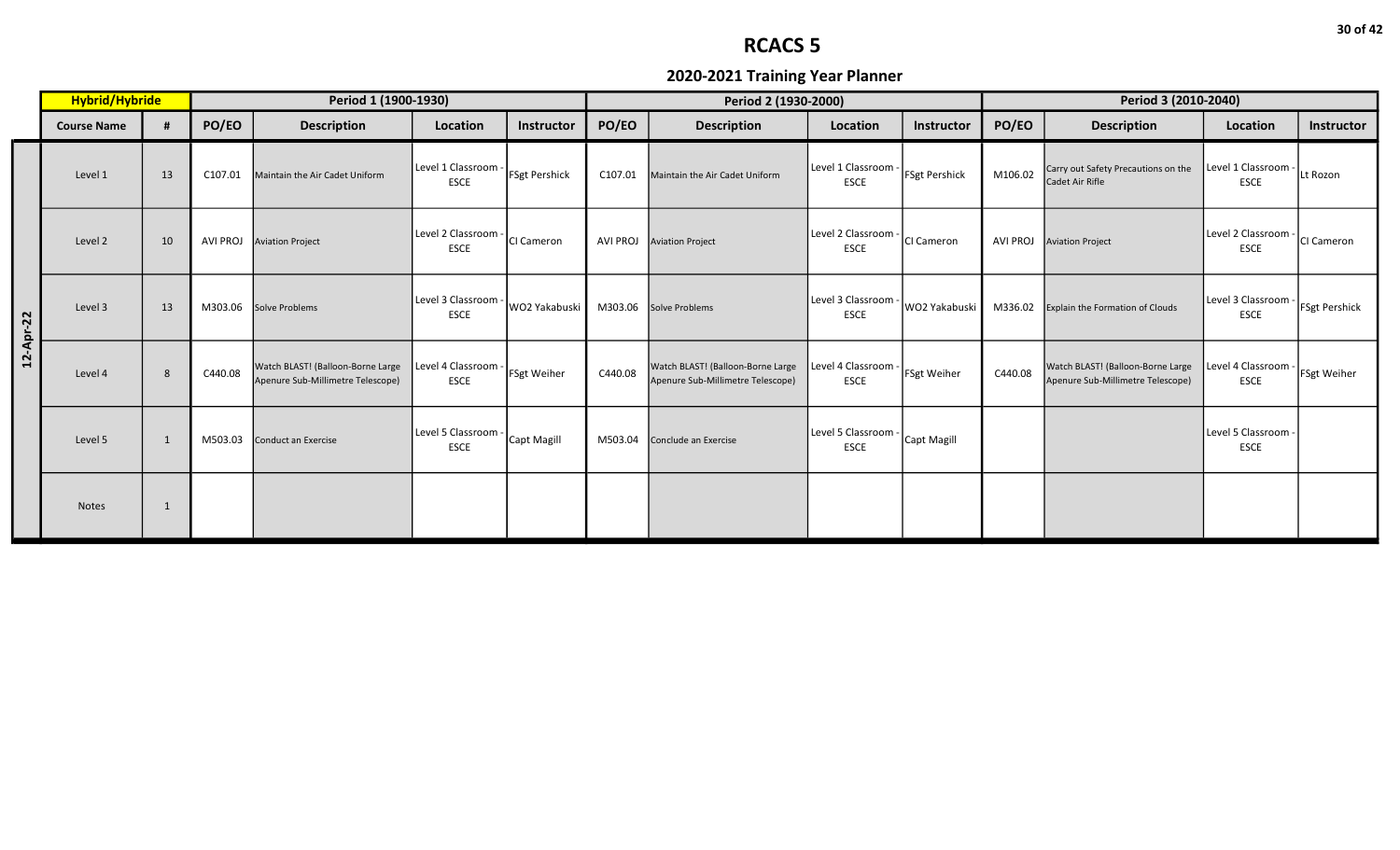|           | Hybrid/Hybride     |              |          | Period 1 (1900-1930)                          |                                  |               |         | Period 2 (1930-2000)                           |                                        |               |         | Period 3 (2010-2040)                              |                                                    |                       |
|-----------|--------------------|--------------|----------|-----------------------------------------------|----------------------------------|---------------|---------|------------------------------------------------|----------------------------------------|---------------|---------|---------------------------------------------------|----------------------------------------------------|-----------------------|
|           | <b>Course Name</b> |              | PO/EO    | <b>Description</b>                            | Location                         | Instructor    | PO/EO   | <b>Description</b>                             | Location                               | Instructor    | PO/EO   | <b>Description</b>                                | Location                                           | Instructor            |
|           | Level 1            | 13           | C140.02  | Discuss Sleep Patterns in Space               | Level 1 Classroom<br><b>ESCE</b> | FSgt Walsh    | C140.02 | Discuss Sleep Patterns in Space                | Level 1 Classroom<br><b>ESCE</b>       | FSgt Walsh    | C170.01 | Watch How It's Made Segments                      | Level 1 Classroom<br><b>ESCE</b>                   | WO2 Lemay             |
|           | Level 2            | 10           | AVI PROJ | <b>Aviation Project</b>                       | Level 2 Classroom<br><b>ESCE</b> | CI Cameron    | M231.04 | Describe the Axial Movements of an<br>Aircraft | Level 2 Classroom - WO2<br><b>ESCE</b> | MacDonald     | M232.01 | Identify Types of Aircraft Engines                | Level 2 Classroom -<br><b>ESCE</b>                 | <b>FSgt Montreuil</b> |
| 19-Apr-22 | Level 3            | 13           | M303.07  | Lead Cadets Through a Leadership<br>Assignmen | Level 3 Classroom<br><b>ESCE</b> | Level Officer | M303.07 | Lead Cadets Through a Leadership<br>Assignmen  | Level 3 Classroom<br><b>ESCE</b>       | Level Officer | M336.03 | Explain the Effects of Air Pressure on<br>Weather | Level 3 Classroom -<br><b>ESCE</b>                 | <b>FSgt Pershick</b>  |
|           | Level 4            | 8            | C309.05  | Plan a Drill Lesson                           | Level 4 Classroom<br><b>ESCE</b> | CI Deblois    | C309.05 | Plan a Drill Lesson                            | Level 4 Classroom<br><b>ESCE</b>       | CI Deblois    | LVL O   | Level Officer Period                              | Level 4 Classroom - CI Deblois & CI<br><b>ESCE</b> | Caswell               |
|           | Level 5            | $\mathbf{1}$ | C509.01  | <b>Monitor Instruction</b>                    | Level 5 Classroom<br><b>ESCE</b> | Capt Willis   | C509.01 | Monitor Instruction                            | Level 5 Classroom<br><b>ESCE</b>       | Capt Willis   | C509.01 | <b>Monitor Instruction</b>                        | Level 5 Classroom -<br><b>ESCE</b>                 | Capt Willis           |
|           | <b>Notes</b>       | -1           |          |                                               |                                  |               |         |                                                |                                        |               |         |                                                   |                                                    |                       |